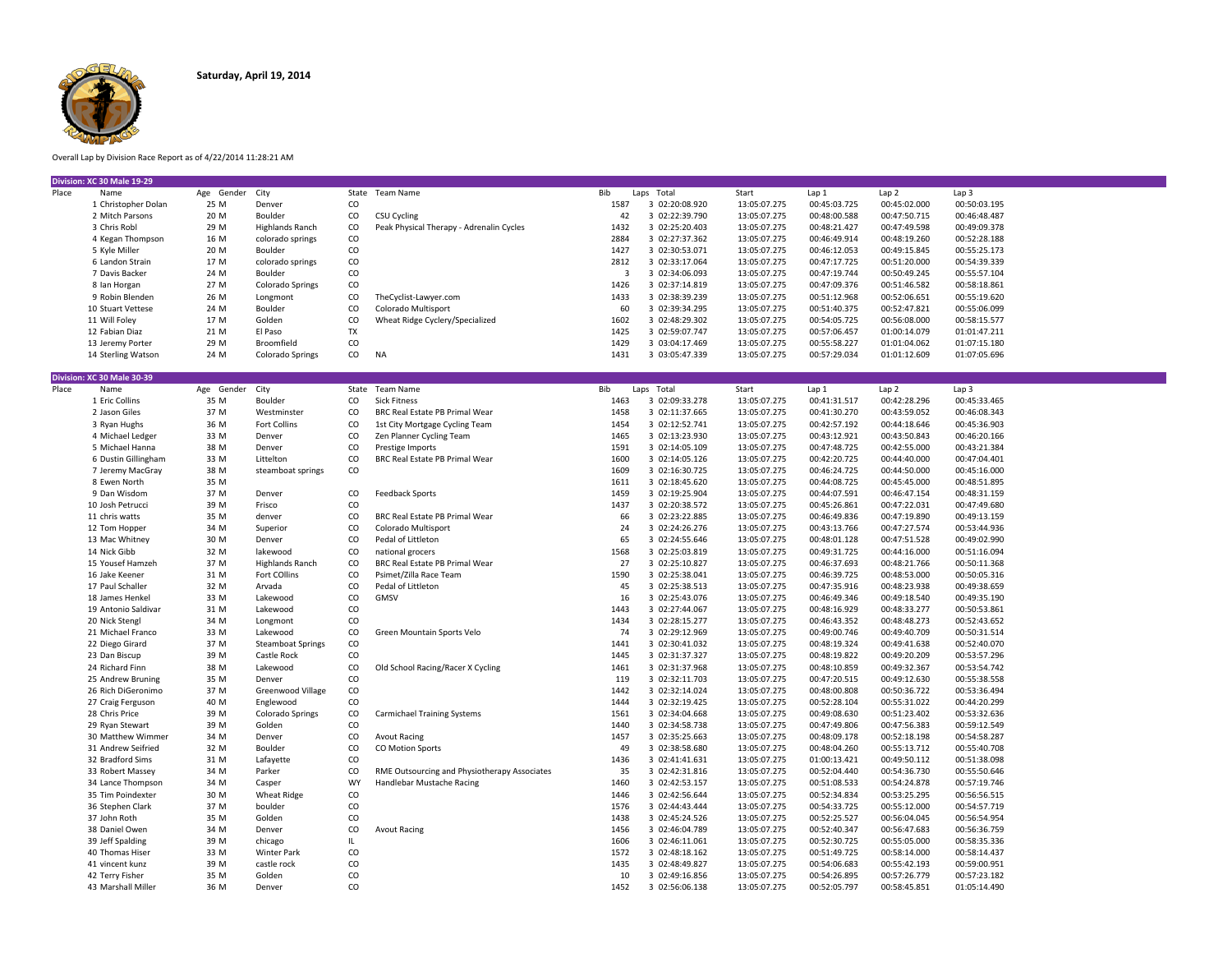|       | 44 Paul Curtis             | 37 M       | Fort Collins           | CO |                                                 | 1448 | 3 03:01:45.725 | 13:05:07.275 | 00:57:26.140 | 00:59:33.762 | 01:04:45.823     |  |
|-------|----------------------------|------------|------------------------|----|-------------------------------------------------|------|----------------|--------------|--------------|--------------|------------------|--|
|       | 45 jason burbach           | 33 M       | arvada                 | CO | Old School Racing/Racer X Cycling               | 22   | 3 03:03:03.551 | 13:05:07.275 | 00:55:50.387 | 00:59:44.349 | 01:07:28.815     |  |
|       | 46 Billy Pomeroy           | 35 M       | Silverthorne           | CO |                                                 | 1582 | 3 03:11:02.910 | 13:05:07.275 | 00:58:05.725 | 00:58:05.919 | 01:14:51.266     |  |
|       | 47 Ted Lund                | 36 M       | Caste rock             | CO |                                                 | 1450 | 3 03:24:56.004 | 13:05:07.275 | 00:58:01.629 | 01:05:25.473 | 01:21:28.902     |  |
|       |                            |            |                        |    |                                                 |      |                |              |              |              |                  |  |
|       |                            |            |                        |    |                                                 |      |                |              |              |              |                  |  |
|       | Division: XC 30 Male 40-49 |            |                        |    |                                                 |      |                |              |              |              |                  |  |
| Place | Name                       | Age Gender | City                   |    | State Team Name                                 | Bib  | Laps Total     | Start        | Lap 1        | Lap 2        | Lap <sub>3</sub> |  |
|       | 1 jason hartman            | 40 M       | Centennial             | CO | Groove Subaru Excel Sports                      | 80   | 3 02:08:41.550 | 13:05:07.275 | 00:41:31.193 | 00:43:03.797 | 00:44:06.560     |  |
|       | 2 Eric Truman              | 40 M       | Parker                 | CO |                                                 | 1471 | 3 02:10:48.495 | 13:05:07.275 | 00:41:50.939 | 00:43:58.067 | 00:44:59.489     |  |
|       |                            |            |                        |    |                                                 |      |                |              |              |              |                  |  |
|       | 3 Kevin Langan             | 47 M       | Lakewood               | CO | <b>AVOUT Racing</b>                             | 1496 | 3 02:11:35.264 | 13:05:07.275 | 00:43:15.772 | 00:42:34.514 | 00:45:44.978     |  |
|       | 4 Keith Collins            | 43 M       | Golden                 | CO | Old School Racing/Racer X Cycling               | 1509 | 3 02:12:22.529 | 13:05:07.275 | 00:43:13.254 | 00:43:31.899 | 00:45:37.376     |  |
|       | 5 Matt Gough               | 41 M       | Fort Collins           | CO | Peloton-Specialized Cycling Team                | 1513 | 3 02:13:51.178 | 13:05:07.275 | 00:42:59.573 | 00:44:22.957 | 00:46:28.648     |  |
|       | 6 Stefano Alessandrini     | 44 M       | Louisville             | CO |                                                 | 1408 | 3 02:15:38.187 | 13:05:07.275 | 00:42:53.266 | 00:44:37.397 | 00:48:07.524     |  |
|       | 7 Darron Cheek             | 49 M       | Breckenridge           | CO | <b>Wilderness Sports</b>                        | 1584 | 3 02:17:13.467 | 13:05:07.275 | 00:46:17.725 | 00:44:50.000 | 00:46:05.742     |  |
|       |                            |            |                        |    |                                                 |      |                |              |              |              |                  |  |
|       | 8 matt morgan              | 48 M       | lakewood               | CO | Green Mountain Sports Velo                      | 31   | 3 02:17:16.282 | 13:05:07.275 | 00:43:17.368 | 00:45:49.683 | 00:48:09.231     |  |
|       | 9 Kevin Egan               | 45 M       | Evergreen              | CO | Old School Racing/Racer X Cycling               | 1508 | 3 02:18:49.712 | 13:05:07.275 | 00:44:28.128 | 00:46:29.242 | 00:47:52.342     |  |
|       | 10 Dave Muscianisi         | 44 M       | Littleton              | CO | <b>Funk Cycles</b>                              | 1505 | 3 02:19:15.237 | 13:05:07.275 | 00:44:39.727 | 00:44:45.462 | 00:49:50.048     |  |
|       | 11 Gary Kuntz              | 45 M       | Castle rock            | CO | BRC Real Estate PB Primal Wear                  | 1497 | 3 02:19:26.450 | 13:05:07.275 | 00:44:10.718 | 00:46:41.416 | 00:48:34.316     |  |
|       | 12 Eric Brodis             | 41 M       | Littleton              | CO | Old School Racing/Racer X Cycling               | 41   | 3 02:20:10.205 | 13:05:07.275 | 00:46:21.170 | 00:47:21.020 | 00:46:28.015     |  |
|       |                            |            |                        |    |                                                 |      |                |              |              |              |                  |  |
|       | 13 Jeremy Fields           | 43 M       | Longmont               | CO |                                                 | 9    | 3 02:20:47.543 | 13:05:07.275 | 00:46:17.622 | 00:46:37.663 | 00:47:52.258     |  |
|       | 14 Cary Dunn               | 49 M       | Pine                   | CO | CO Motion Sports/Yeti                           | 1586 | 3 02:21:59.883 | 13:05:07.275 | 00:43:08.725 | 00:46:27.000 | 00:52:24.158     |  |
|       | 15 Pat West                | 46 M       | steamboat springs      | CO | Steamboat Velo/Moots                            | 1599 | 3 02:22:41.249 | 13:05:07.275 | 00:48:09.725 | 00:47:10.000 | 00:47:21.524     |  |
|       | 16 David McIntosh          | 44 M       | Colorado Springs       | CO |                                                 | 1472 | 3 02:22:48.531 | 13:05:07.275 | 00:45:44.950 | 00:47:35.267 | 00:49:28.314     |  |
|       | 17 Bill Wildenberg         | 40 M       | boulder                | CO | <b>Funk Cycles</b>                              | 1577 | 3 02:23:07.288 | 13:05:07.275 | 00:47:38.725 | 00:47:37.000 | 00:47:51.563     |  |
|       |                            |            |                        |    |                                                 |      |                |              |              |              |                  |  |
|       | 18 Kirk Groves             | 43 M       | Louisville             | CO | <b>Foxtrot Racing</b>                           | 89   | 3 02:23:27.576 | 13:05:07.275 | 00:46:15.203 | 00:47:49.275 | 00:49:23.098     |  |
|       | 19 Scott Fliegelman        | 47 M       | Boulder                | CO | <b>FastForward Sports</b>                       | 1503 | 3 02:23:59.213 | 13:05:07.275 | 00:44:59.988 | 00:47:25.429 | 00:51:33.796     |  |
|       | 20 Eric Ford               | 45 M       | Arvada                 | CO | <b>CO Motion Sports</b>                         | 1502 | 3 02:24:14.927 | 13:05:07.275 | 00:46:24.397 | 00:47:23.320 | 00:50:27.210     |  |
|       | 21 Dean DiGiulio           | 47 M       | Denver                 | CO | Prestige Imports                                | 1479 | 3 02:24:32.167 | 13:05:07.275 | 00:46:44.015 | 00:47:45.230 | 00:50:02.922     |  |
|       | 22 Doug Strickler          | 42 M       | <b>Highlands Ranch</b> | CO | BRC Real Estate PB Primal Wear                  | 1498 | 3 02:25:33.215 | 13:05:07.275 | 00:47:34.011 | 00:48:16.578 | 00:49:42.626     |  |
|       |                            |            |                        |    |                                                 |      |                |              |              |              |                  |  |
|       | 23 Michael Kolczak         | 40 M       | TIMNATH                | CO | University of Colorado Health                   | 57   | 3 02:25:33.719 | 13:05:07.275 | 00:48:16.976 | 00:47:44.988 | 00:49:31.755     |  |
|       | 24 Shawn Evinrude          | 40 M       | Castle Rock            | CO | BRC Real Estate PB Primal Wear                  | 1500 | 3 02:25:35.744 | 13:05:07.275 | 00:47:11.606 | 00:48:13.170 | 00:50:10.968     |  |
|       | 25 Ernie Johnson           | 49 M       | Littleton              | CO |                                                 | 1480 | 3 02:25:37.386 | 13:05:07.275 | 00:47:32.448 | 00:48:32.892 | 00:49:32.046     |  |
|       | 26 Jeff Pool               | 40 M       | Evergreen              | CO |                                                 | 1481 | 3 02:27:36.113 | 13:05:07.275 | 00:47:23.502 | 00:48:22.745 | 00:51:49.866     |  |
|       | 27 Mike Keffeler           | 47 M       | Niwot                  | CO |                                                 | 1475 | 3 02:27:50.812 | 13:05:07.275 | 00:46:36.110 | 00:49:22.879 | 00:51:51.823     |  |
|       |                            |            |                        |    |                                                 |      |                |              |              |              |                  |  |
|       | 28 Scott Demers            | 43 M       | Denver                 | CO | Green Mountain Sports Velo                      | 1610 | 3 02:28:06.218 | 13:05:07.275 | 00:48:06.168 | 00:48:44.826 | 00:51:15.224     |  |
|       | 29 Richard McCurdy         | 44 M       | <b>Highlands Ranch</b> | CO | <b>Pedal Pushers Racing</b>                     | 1511 | 3 02:28:13.375 | 13:05:07.275 | 00:47:32.156 | 00:48:57.344 | 00:51:43.875     |  |
|       | 30 Sean Lieske             | 43 M       | <b>Highlands Ranch</b> | CO | <b>CO Motion Sports</b>                         | 19   | 3 02:28:34.132 | 13:05:07.275 | 00:47:07.625 | 00:50:39.195 | 00:50:47.312     |  |
|       | 31 Matt Burton             | 42 M       | Colorado Springs       | CO | pikes peak velo                                 | 1514 | 3 02:29:15.378 | 13:05:07.275 | 00:48:01.987 | 00:47:53.022 | 00:53:20.369     |  |
|       | 32 Mark Berghoefer         | 48 M       | <b>Highlands Ranch</b> | CO | <b>International Christian Cycling</b>          | 18   | 3 02:29:34.413 | 13:05:07.275 | 00:47:08.968 | 00:50:13.132 | 00:52:12.313     |  |
|       | 33 Brant Ford              | 43 M       | colorado springs       | CO |                                                 | 1578 | 3 02:30:23.836 | 13:05:07.275 | 00:49:45.725 | 00:49:44.000 | 00:50:54.111     |  |
|       |                            |            |                        |    |                                                 |      |                |              |              |              |                  |  |
|       | 34 Dennie McGarn           | 45 M       | Littleton              | CO | Zen Planner Cycling Team                        | 1573 | 3 02:30:49.920 | 13:05:07.275 | 00:47:57.725 | 00:50:47.000 | 00:52:05.195     |  |
|       | 35 Christopher Kinneer     | 40 M       | Fort Collins           | CO | Peloton-Specialized Cycling Team                | 1462 | 3 02:31:13.922 | 13:05:07.275 | 00:47:30.301 | 00:50:10.961 | 00:53:32.660     |  |
|       | 36 Keith Principe          | 46 M       | Evergreen              | CO |                                                 | 1482 | 3 02:33:31.955 | 13:05:07.275 | 00:47:45.535 | 00:51:05.433 | 00:54:40.987     |  |
|       | 37 Robert Lamielle         | 46 M       | Arvada                 | CO |                                                 | 1484 | 3 02:33:59.799 | 13:05:07.275 | 00:48:51.470 | 00:50:55.597 | 00:54:12.732     |  |
|       | 38 Bob Rowland             | 43 M       | Fort Collins           | CO | <b>UC Health</b>                                | 1517 | 3 02:34:28.523 | 13:05:07.275 | 00:51:08.810 | 00:49:57.977 | 00:53:21.736     |  |
|       |                            |            |                        |    |                                                 |      |                |              |              |              |                  |  |
|       | 39 James Bethea            | 48 M       | Fort Collins           | CO | 1st City Mortgage Cycling Team                  | 1493 | 3 02:35:01.806 | 13:05:07.275 | 00:50:44.694 | 00:52:20.064 | 00:51:57.048     |  |
|       | 40 Robert Helton           | 49 M       | golden                 | CO | TheCyclist-Lawyer.com                           | 1569 | 3 02:35:04.958 | 13:05:07.275 | 00:51:22.725 | 00:49:50.000 | 00:53:52.233     |  |
|       | 41 Greg Scott              | 44 M       | Denver                 | CO |                                                 | 1467 | 3 02:35:24.207 | 13:05:07.275 | 00:51:11.172 | 00:52:02.846 | 00:52:10.189     |  |
|       | 42 Will Jenkins            | 47 M       | Morrison               | CO |                                                 | 1470 | 3 02:35:57.648 | 13:05:07.275 | 00:51:10.140 | 00:51:29.060 | 00:53:18.448     |  |
|       | 43 Jim Tyerech             | 42 M       | Parker                 | CO |                                                 | 1580 | 3 02:37:00.033 | 13:05:07.275 | 00:48:21.725 | 00:52:29.000 | 00:56:09.308     |  |
|       |                            | 48 M       |                        | CO |                                                 |      |                |              |              |              |                  |  |
|       | 44 Tim Hodges              |            | <b>Highlands Ranch</b> |    | International Christian Cycling                 | 20   | 3 02:37:15.226 | 13:05:07.275 | 00:51:23.199 | 00:51:03.054 | 00:54:48.973     |  |
|       | 45 Dustin Jackson          | 43 M       | Lakewood               | CO | Primal MacDonald Audi                           | 26   | 3 02:37:19.872 | 13:05:07.275 | 00:51:08.927 | 00:51:02.346 | 00:55:08.599     |  |
|       | 46 Jose Delgado            | 48 M       | <b>BOULDER</b>         | CO | <b>Sports Garage Cycling</b>                    | 1515 | 3 02:39:11.869 | 13:05:07.275 | 00:51:35.987 | 00:52:24.914 | 00:55:10.968     |  |
|       | 47 Jeff Martin             | 48 M       | Denver                 | CO |                                                 | 1469 | 3 02:40:37.868 | 13:05:07.275 | 00:50:26.388 | 00:52:45.878 | 00:57:25.602     |  |
|       | 48 Jason Holden            | 41 M       | Berthoud               | CO | 92 Fifty Cyclery Racing                         | 1495 | 3 02:40:37.886 | 13:05:07.275 | 00:50:41.980 | 00:53:14.783 | 00:56:41.123     |  |
|       | 49 Remo Marti              | 47 M       | Littleton              | CO |                                                 | 1478 | 3 02:40:58.399 | 13:05:07.275 | 00:51:54.677 | 00:53:15.073 | 00:55:48.649     |  |
|       |                            |            |                        |    |                                                 |      |                |              |              |              |                  |  |
|       | 50 Jeffrey Homan           | 47 M       | Loveland               | CO | First City Cycling Team                         | 1504 | 3 02:41:02.132 | 13:05:07.275 | 00:51:47.773 | 00:53:16.764 | 00:55:57.595     |  |
|       | 51 Mark Holman             | 44 M       | Boulder                | CO |                                                 | 1477 | 3 02:41:29.072 | 13:05:07.275 | 00:50:27.340 | 00:52:59.547 | 00:58:02.185     |  |
|       | 52 David Honeyfield        | 48 M       | Centennial             | CO |                                                 | 1485 | 3 02:43:13.287 | 13:05:07.275 | 00:51:39.511 | 00:54:35.378 | 00:56:58.398     |  |
|       | 53 Mike Rosser             | 41 M       | Englewood              | CO | Racer X Cycling                                 | 71   | 3 02:44:20.898 | 13:05:07.275 | 00:51:33.933 | 00:54:50.856 | 00:57:56.109     |  |
|       | 54 chris hamilton          | 43 M       | Lakewood               | CO |                                                 | 1476 | 3 02:44:50.695 | 13:05:07.275 | 00:51:56.537 | 00:55:09.730 | 00:57:44.428     |  |
|       |                            |            |                        |    |                                                 |      |                |              |              |              |                  |  |
|       | 55 Robert Darnill          | 44 M       | arvada                 | CO |                                                 | 1598 | 3 02:47:37.384 | 13:05:07.275 | 00:51:05.725 | 00:55:17.000 | 01:01:14.659     |  |
|       | 56 Jason Gugelman          | 42 M       | Fort Collins           | CO |                                                 | 1483 | 3 02:47:51.853 | 13:05:07.275 | 00:51:44.789 | 00:55:23.013 | 01:00:44.051     |  |
|       | 57 Ryan Holtz              | 42 M       | Denver                 | CO |                                                 | 176  | 3 02:48:37.271 | 13:05:07.275 | 00:53:10.960 | 00:56:29.833 | 00:58:56.478     |  |
|       | 58 Kevin Knapp             | 47 M       | Colorado Springs       | CO |                                                 | 1468 | 3 02:52:46.121 | 13:05:07.275 | 00:51:29.887 | 01:00:49.323 | 01:00:26.911     |  |
|       | 59 John Sollenberger       | 42 M       | Fort Collins           | CO |                                                 | 1490 | 3 02:54:59.843 | 13:05:07.275 | 00:47:34.523 | 01:06:14.907 | 01:01:10.413     |  |
|       | 60 Jay Zorn                | 42 M       | Fort Collins           | CO | 1st City Mortgage Cycling Team p/b Noosa Yogurt | 1494 | 3 02:55:35.871 | 13:05:07.275 | 00:51:58.570 | 01:01:11.461 | 01:02:25.840     |  |
|       |                            |            |                        |    |                                                 |      |                |              |              |              |                  |  |
|       | 61 Greg Kasper             | 49 M       | Denver                 | CO |                                                 | 1607 | 3 02:56:45.598 | 13:05:07.275 | 00:57:49.725 | 00:58:19.424 | 01:00:36.449     |  |
|       | 62 Wayne Thebeau           | 45 M       | Breckenridge           | CO | 92 Fifty Cyclery Racing                         | 1593 | 3 02:57:44.387 | 13:05:07.275 | 01:04:25.725 | 00:55:52.140 | 00:57:26.522     |  |
|       | 63 David Newcomer          | 43 M       | <b>Highlands Ranch</b> | CO | Pactimo/Kuni Lexus                              | 1510 | 3 03:00:30.212 | 13:05:07.275 | 00:55:21.609 | 01:00:37.277 | 01:04:31.326     |  |
|       | 64 Neal Cusick             | 43 M       | Castle rock            | CO |                                                 | 1487 | 3 03:03:51.868 | 13:05:07.275 | 00:59:02.450 | 01:00:31.625 | 01:04:17.793     |  |
|       | 65 Mike Bergen             | 41 M       | Superior               | CO | Handlebar Mustache Racing                       | 1506 | 3 03:04:29.801 | 13:05:07.275 | 00:57:24.643 | 01:02:25.184 | 01:04:39.974     |  |
|       |                            |            |                        |    |                                                 |      |                |              |              |              |                  |  |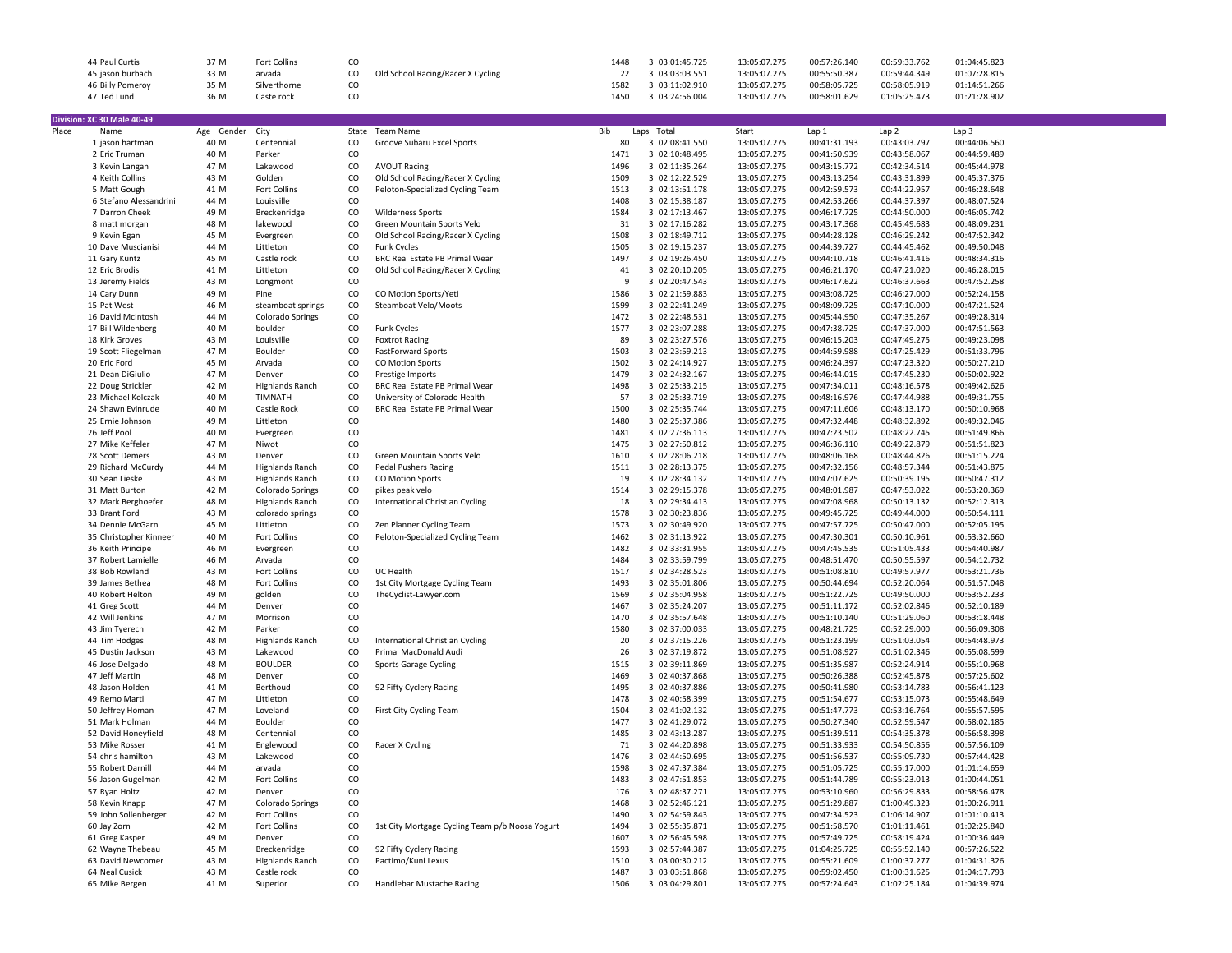| 66 Mike Porter     | 45 M | Centennial      | CO |                      | 1608 | 3 03:04:39.817 | 13:05:07.275 | 00:59:55.725 | 01:01:56.484 | 01:02:47.608 |
|--------------------|------|-----------------|----|----------------------|------|----------------|--------------|--------------|--------------|--------------|
| 67 Jeff schwartz   | 46 M | Aurora          |    |                      | 1491 | 3 03:07:54.985 | 13:05:07.275 | 00:57:37.109 | 01:01:03.129 | 01:09:14.747 |
| 68 Jason Hall      | 40 M | Golden          |    |                      | 1473 | 3 03:15:41.289 | 13:05:07.275 | 00:56:34.145 | 01:02:41.423 | 01:16:25.721 |
| 69 Mark Braun      | 42 M | Parker          | CO | Pedal Pushers Racing | 1512 | 3 03:15:47.253 | 13:05:07.275 | 01:01:42.632 | 01:04:18.967 | 01:09:45.654 |
| 70 Jim Potter      | 43 M | Castle Rock     |    |                      | 1486 | 3 03:17:33.710 | 13:05:07.275 | 01:00:29.857 | 01:04:41.149 | 01:12:22.704 |
| 71 Matt McEnerny   | 41 M | Highlands Ranch | CO | Pedal Pushers Racing | 2760 | 3 03:17:37.046 | 13:05:07.275 | 01:01:08.715 | 01:06:05.240 | 01:10:23.091 |
| 72 Javier Morganti | 40 M | Denver          |    |                      | 1570 | 03:22:24.907   | 13:05:07.275 | 01:00:24.725 | 01:05:25.001 | 01:16:35.181 |

|       | Division: XC 30 Male 50-59           |               |                        |       |                                        |                |                |              |              |              |                  |
|-------|--------------------------------------|---------------|------------------------|-------|----------------------------------------|----------------|----------------|--------------|--------------|--------------|------------------|
| Place | Name                                 | Age Gender    | City                   | State | Team Name                              | Bib            | Laps Total     | Start        | Lap 1        | Lap 2        | Lap <sub>3</sub> |
|       | 1 Ike Nicoll                         | 49 M          | Denver                 | CO    | Prestige Imports                       | 40             | 3 02:18:01.946 | 13:06:58.042 | 00:45:56.656 | 00:46:23.438 | 00:45:41.852     |
|       | 2 Mark Conover                       | 53 M          | castle rock            | CO    |                                        | 1566           | 3 02:28:02.189 | 13:06:58.042 | 00:49:31.958 | 00:48:44.000 | 00:49:46.231     |
|       |                                      |               |                        |       |                                        |                |                |              |              |              |                  |
|       | 3 David Ries                         | 52 M          | Boulder                | CO    | <b>Boulder Cycle Sport</b>             | 1534           | 3 02:28:21.564 | 13:06:58.042 | 00:44:55.059 | 00:53:00.331 | 00:50:26.174     |
|       | 4 John Sterner                       | 50 M          | castle rock            | CO    | Primal Audi                            | 1581           | 3 02:30:22.232 | 13:06:58.042 | 00:49:16.958 | 00:48:23.000 | 00:52:42.274     |
|       | 5 Ken DePinto                        | 51 M          | <b>Highlands Ranch</b> | CO    | IC <sub>3</sub>                        | 1536           | 3 02:31:49.855 | 13:06:58.042 | 00:49:32.697 | 00:49:58.386 | 00:52:18.772     |
|       | 6 Gregg Freeman                      | 53 M          | Boulder                | CO    |                                        | 1523           | 3 02:32:56.653 | 13:06:58.042 | 00:49:38.227 | 00:50:54.554 | 00:52:23.872     |
|       | 7 John Bodhane                       | 53 M          | Englewood              | CO    |                                        | 1571           | 3 02:33:19.023 | 13:06:58.042 | 00:51:08.958 | 00:51:00.000 | 00:51:10.065     |
|       | 8 tom haynes                         | 55 M          | colorado springs       | CO    |                                        | 1520           | 3 02:34:18.331 | 13:06:58.042 | 00:50:04.648 | 00:50:04.456 | 00:54:09.227     |
|       | 9 Quinn Schultz                      | 52 M          | Fort Collins           | CO    | Diamond Peak Racing                    | 48             | 3 02:35:24.732 | 13:06:58.042 | 00:51:40.019 | 00:51:52.314 | 00:51:52.399     |
|       | 10 Rick Emerson                      | 52 M          | Berthoud               | CO    | Bike-n-Hike/Trek                       | 1594           | 3 02:37:34.846 | 13:06:58.042 | 00:50:03.958 | 00:51:54.000 | 00:55:36.888     |
|       |                                      |               |                        |       |                                        |                |                |              |              |              |                  |
|       | 11 Carl Bruggeman                    | 50 M          | Avon                   | CO    | Speckled Hound Racing                  | 1596           | 3 02:39:28.727 | 13:06:58.042 | 00:52:38.958 | 00:52:13.000 | 00:54:36.769     |
|       | 12 Steve Urlocker                    | 55 M          | Fort Collins           | CO    |                                        | 1528           | 3 02:43:30.256 | 13:06:58.042 | 00:52:49.869 | 00:54:29.371 | 00:56:11.016     |
|       | 13 Ron White                         | 58 M          | Boulder                | CO    |                                        | 1524           | 3 02:48:27.549 | 13:06:58.042 | 00:54:18.308 | 00:55:50.152 | 00:58:19.089     |
|       | 14 Antony Bahr                       | 52 M          | Englewood              | CO    |                                        | 1521           | 3 02:48:58.146 | 13:06:58.042 | 00:54:18.202 | 00:57:12.798 | 00:57:27.146     |
|       | 15 Steve Shaffer                     | 52 M          | <b>Highlands Ranch</b> | CO    | <b>Pedal Pushers Racing</b>            | 1540           | 3 02:49:22.180 | 13:06:58.042 | 00:54:21.767 | 00:56:22.236 | 00:58:38.177     |
|       | 16 Marc Kerman                       | 50 M          | Denver                 | CO    | Zen Planner Cycling Team               | 1542           | 3 02:50:10.965 | 13:06:58.042 | 00:51:33.386 | 00:56:00.967 | 01:02:36.612     |
|       | 17 Craig Brooks                      | 53 M          | <b>Manitou Springs</b> | CO    | 30 CO Velo                             | 1588           | 3 02:51:55.746 | 13:06:58.042 | 00:54:38.958 | 00:58:12.000 | 00:59:04.788     |
|       | 18 Greg Schiller                     | 51 M          | Castle Rock            | CO    |                                        | 1526           | 3 02:53:44.286 | 13:06:58.042 | 00:57:08.375 | 00:57:13.390 | 00:59:22.521     |
|       |                                      |               |                        |       |                                        |                |                |              |              |              |                  |
|       | 19 Doug Shippee                      | 51 M          | North Richland Hills   | TX    | 116 Racing                             | 1533           | 3 02:54:49.463 | 13:06:58.042 | 00:54:34.708 | 00:56:03.736 | 01:04:11.019     |
|       | 20 David Kaplan                      | 55 M          | Lakewood               | CO    | <b>International Christian Cycling</b> | 1537           | 3 02:55:36.531 | 13:06:58.042 | 00:55:09.047 | 00:59:10.788 | 01:01:16.696     |
|       | 21 Dan Spinato                       | 51 M          | Colorado Springs       | CO    |                                        | 54             | 3 02:58:04.685 | 13:06:58.042 | 00:53:16.987 | 00:58:55.229 | 01:05:52.469     |
|       | 22 Chris Cain                        | 50 M          | Louisville             | CO    |                                        | 1522           | 3 02:59:14.030 | 13:06:58.042 | 00:56:25.138 | 01:00:22.768 | 01:02:26.124     |
|       | 23 DAVID OESER                       | 54 M          | EVERGEEEN              | CO    |                                        | 1519           | 3 03:03:25.508 | 13:06:58.042 | 00:59:01.182 | 01:00:22.523 | 01:04:01.803     |
|       | 24 Steve Machac                      | 57 M          | Castle Rock            | CO    |                                        | 1525           | 3 03:10:19.341 | 13:06:58.042 | 01:02:14.973 | 01:03:30.971 | 01:04:33.397     |
|       | 25 Walt Lee                          | 57 M          | highlands ranch        | CO    |                                        | 1574           | 3 03:18:26.801 | 13:06:58.042 | 01:04:29.958 | 01:04:30.944 | 01:09:25.899     |
|       | 26 Robert Smith                      | 52 M          | Castle Rock            | CO    |                                        | 1531           | 3 03:18:29.178 | 13:06:58.042 | 01:00:29.653 | 01:03:38.765 | 01:14:20.760     |
|       |                                      |               |                        |       |                                        |                |                |              |              |              |                  |
|       | 27 Tim MCGUIRE                       | 57 M          | <b>Highlands Ranch</b> | CO    |                                        | 1538           | 3 03:18:31.273 | 13:06:58.042 | 01:03:01.844 | 01:05:27.030 | 01:10:02.399     |
|       | 28 Peter Ito                         | 51 M          | Denver                 | CO    |                                        | 1529           | 3 03:19:24.143 | 13:06:58.042 | 01:04:54.769 | 01:08:33.458 | 01:05:55.916     |
|       | 29 Ron Weber                         | 51 M          | Littleton              | CO    | <b>Pedal Pushers Racing</b>            | 1541           | 3 03:20:03.256 | 13:06:58.042 | 00:58:37.760 | 01:05:17.856 | 01:16:07.640     |
|       | 30 Chuck Mann                        | 56 M          | Castle Rock            | CO    |                                        | 1530           | 3 03:27:55.618 | 13:06:58.042 | 01:02:31.402 | 01:06:16.375 | 01:19:07.841     |
|       |                                      |               |                        |       |                                        | 1595           |                |              |              |              | 01:20:02.815     |
|       | 31 Troy Alexander                    | 51 M          | Elizabeth              | CO    | Castle Rock Imports                    |                | 3 03:38:11.715 | 13:06:58.042 | 01:06:39.958 | 01:11:28.942 |                  |
|       |                                      |               |                        |       |                                        |                |                |              |              |              |                  |
|       |                                      |               |                        |       |                                        |                |                |              |              |              |                  |
|       | Division: XC 30 Male 60+             |               |                        |       |                                        |                |                |              |              |              |                  |
| Place | Name                                 | Age Gender    | City                   | State | Team Name                              | Bib            | Laps Total     | Start        | Lap1         | Lap2         | Lap <sub>3</sub> |
|       | 1 Chris Porter                       | 62 M          | <b>Wheat Ridge</b>     | CO    | Old School Racing/Racer X Cycling      | 1545           | 3 02:43:09.045 | 13:06:58.042 | 00:54:39.229 | 00:53:08.238 | 00:55:21.578     |
|       | 2 peter rockwood                     | 66 M          | denver                 | CO    | Racer X cycling                        | 47             | 3 02:45:42.013 | 13:06:58.042 | 00:54:31.346 | 00:53:36.260 | 00:57:34.407     |
|       | 3 Gary Peterson                      | 66 M          | golden                 | CO    | <b>Rocky Mountain Racing</b>           | 1579           | 3 02:58:27.870 | 13:06:58.042 | 00:55:34.958 | 00:57:59.995 | 01:04:52.917     |
|       | 4 David Crabb                        | 63 M          | Castle Rock            | CO    |                                        | 1544           | 3 03:14:00.717 | 13:06:58.042 | 01:03:42.747 | 01:04:03.786 | 01:06:14.184     |
|       | 5 Jerry Trujillo                     | 67 M          | Pueblo                 | CO    |                                        | 1543           | 3 03:29:39.004 | 13:06:58.042 | 01:03:46.999 | 01:14:28.837 | 01:11:23.168     |
|       |                                      |               |                        |       |                                        | 8              |                |              |              |              |                  |
|       | 6 Raymond Ferbrache                  | 73 M          | Salida                 | CO    | <b>ABSOLUTE BIKES</b>                  |                | 3 04:02:41.976 | 13:06:58.042 | 01:09:11.985 | 01:24:06.600 | 01:29:23.391     |
|       |                                      |               |                        |       |                                        |                |                |              |              |              |                  |
|       | Division: XC 30 Male Clydesdale Open |               |                        |       |                                        |                |                |              |              |              |                  |
| Place | Name                                 | Gender<br>Age | City                   | State | Team Name                              | Bib            | Laps Total     | Start        | Lap1         | Lap 2        | Lap <sub>3</sub> |
|       | 1 Stuart Braddock                    | 40 M          | Denver                 | CO    |                                        | 1546           | 3 02:28:25.417 | 13:06:58.042 | 00:49:41.823 | 00:55:08.256 | 00:43:35.338     |
|       | 2 Glenn Kubiak                       | 44 M          | Denver                 | CO    | Old School Racing/Racer X Cycling      | $\overline{2}$ | 3 02:37:57.641 | 13:06:58.042 | 00:48:17.874 | 00:53:21.460 | 00:56:18.307     |
|       | 3 Bill Sullivan                      | 44 M          | Littleton              | CO    |                                        | 1547           | 3 02:42:58.321 | 13:06:58.042 | 00:52:39.388 | 00:54:09.476 | 00:56:09.457     |
|       | 4 Rowan Koons                        | 36 M          | Highlands Ranch        | CO    | Pedal of Littleton                     | $\mathbf{1}$   | 3 02:44:17.922 | 13:06:58.042 | 00:49:50.690 | 00:53:03.399 | 01:01:23.833     |
|       | 5 Thomas Carby                       | 54 M          | Evergreen              | CO    | old school Racing/                     | 1549           | 3 03:02:48.892 | 13:06:58.042 | 00:56:58.193 | 01:01:09.185 | 01:04:41.514     |
|       | 6 Aaron Batte                        | 40 M          | Castle rock            | CO    |                                        | 1548           | 3 03:08:46.104 | 13:06:58.042 | 00:58:43.230 | 01:03:26.004 | 01:06:36.870     |
|       | 7 Brandon Belgin                     | 37 M          | Littleton              | CO    | Old School Racing/Racer X Cycling      | 69             | 3 03:38:14.845 | 13:06:58.042 | 01:04:08.092 | 01:14:20.658 | 01:19:46.095     |
|       |                                      |               |                        |       |                                        |                |                |              |              |              |                  |
|       | Division: XC 30 Male Pro Open        |               |                        |       |                                        |                |                |              |              |              |                  |
| Place | Name                                 |               |                        |       |                                        |                |                |              |              |              |                  |
|       |                                      | Gender<br>Age | City                   | State | Team Name                              | Bib            | Laps Total     | Start        | Lap 1        | Lap2         | Lap <sub>3</sub> |
|       | 1 Sam Morrison                       | 23 M          | Boulder                | CO    |                                        | 1555           | 3 02:01:15.314 | 13:00:06.875 | 00:39:36.804 | 00:39:45.579 | 00:41:52.931     |
|       | 2 Keith Omundson                     | 22 M          | Boulder                | CO    |                                        | 1556           | 3 02:02:27.578 | 13:00:06.875 | 00:39:33.173 | 00:40:40.553 | 00:42:13.852     |
|       | 3 Josh Bezecay                       | 33 M          | golden                 | CO    | Honey Stinger/Bontrager                | 1601           | 3 02:03:56.441 | 13:00:06.875 | 00:40:17.125 | 00:40:19.108 | 00:43:20.208     |
|       | 4 Kelly Magelky                      | 35 M          | Denver                 | CO    | Honey Stinger/Bontrager                | 1589           | 3 02:05:40.612 | 13:00:06.875 | 00:40:17.125 | 00:40:20.853 | 00:45:02.634     |
|       | 5 Dave Slingsby                      | 45 M          | Arvada                 | CO    | BRC Real Estate PB Primal Wear         | 1557           | 3 02:06:00.053 | 13:00:06.875 | 00:40:32.246 | 00:41:45.031 | 00:43:42.776     |
|       | 6 Shad Schreiner                     | 29 M          | Colorado Springs       | CO    |                                        | 1553           | 3 02:06:26.059 | 13:00:06.875 | 00:40:41.998 | 00:41:54.841 | 00:43:49.220     |
|       | 7 Samuel Dolzani                     | 25 M          | Boulder                | CO    |                                        | 1428           | 3 02:08:03.627 | 13:00:06.875 | 00:40:53.125 | 00:42:14.000 | 00:44:56.502     |

8 Kyle Crawley 29 M Golden CO CO 1551 3 02:09:07.288 13:00:06.875 00:40:54.944 00:42:44.577 00:45:27.767 80:45:27.767 00:45:27.767 00:45:27.767 00:45:27.767 00:45:27.767 00:45:27.767 00:45:27.767 00:43:16.729 00:44:13.727

 $13:00:06.875$   $00:41:45.233$   $00:43:16.729$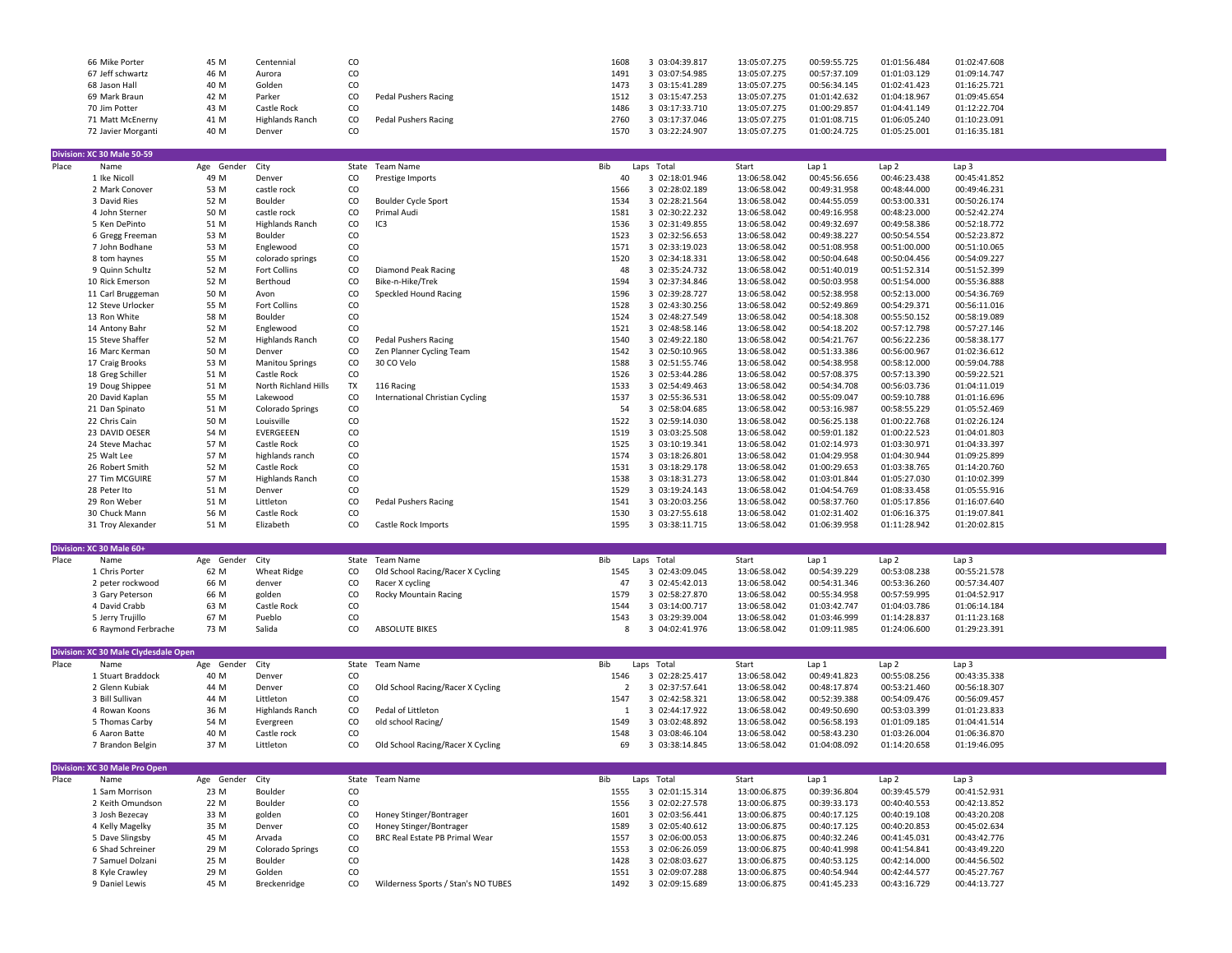|                      | 10 Jason Hilimire                         | 35 M            | Lafayette              | CO    |                                   | 1552         | 3 02:11:29.082                   | 13:00:06.875                 | 00:40:51.010 | 00:44:01.397     | 00:46:36.675                 |                         |
|----------------------|-------------------------------------------|-----------------|------------------------|-------|-----------------------------------|--------------|----------------------------------|------------------------------|--------------|------------------|------------------------------|-------------------------|
|                      | 11 John Polli                             | 43 M            | golden                 | CO    | Peak Cycles Bikeparts.com         | 1567         | 3 02:11:35.747                   | 13:00:06.875                 | 00:42:26.125 | 00:43:45.000     | 00:45:24.622                 |                         |
|                      | 12 Andy Bennett                           | 23 M            | <b>Highlands Ranch</b> | CO    |                                   | 1550         | 3 02:20:35.297                   | 13:00:06.875                 | 00:46:20.823 | 00:52:52.684     | 00:41:21.790                 |                         |
|                      | Division: XC 30 Male Singlespeed          |                 |                        |       |                                   |              |                                  |                              |              |                  |                              |                         |
| Place                | Name                                      | Age Gender      | City                   |       | State Team Name                   | Bib          | Laps Total                       | Start                        | Lap 1        | Lap 2            | Lap 3                        |                         |
|                      | 1 Mitch Westall                           | 45 M            | Littelton              | CO    | Spot/Gates Carbon Drive           | 1603         | 3 02:08:22.265                   | 13:03:03.160                 | 00:41:32.411 | 00:42:32.888     | 00:44:16.966                 |                         |
|                      | 2 Rob Lockey                              | 43 M            | Indian Hills           | CO    | Zen Planner Cycling Team          | 1563         | 3 02:15:54.449                   | 13:03:03.160                 | 00:43:58.633 | 00:45:15.409     | 00:46:40.407                 |                         |
|                      | 3 John Harness                            | 45 M            | Colorado Springs       | CO    | Team Alchemist                    | 1562         | 3 02:27:13.345                   | 13:03:03.160                 | 00:47:30.250 | 00:49:00.131     | 00:50:42.964                 |                         |
|                      | 4 Aaron Provance                          | 37 M            | Westminster            | CO    | Full Cycle                        | 51           | 3 02:34:40.776                   | 13:03:03.160                 | 00:48:29.622 | 00:51:38.342     | 00:54:32.812                 |                         |
|                      | 5 mike higgins                            | 46 M            | arvada                 | CO    |                                   | 1558         | 3 02:44:28.264                   | 13:03:03.160                 | 00:53:06.348 | 00:54:44.195     | 00:56:37.721                 |                         |
|                      | 6 Jack Newton                             | 43 M            | Fort Collins           | CO    |                                   | 1559         | 3 02:48:22.113                   | 13:03:03.160                 | 00:54:26.077 | 00:56:04.605     | 00:57:51.431                 |                         |
|                      | 7 Matt Saunders                           | 45 M            | Longmont               | CO    | OB/REEB                           | 1565         | 3 02:57:44.161                   | 13:03:03.160                 | 00:57:27.840 | 01:00:28.614     | 00:59:47.707                 |                         |
|                      | 8 Rob Ballou                              | 34 M            | Denver                 | CO    |                                   | 1564         | 3 02:59:07.523                   | 13:03:03.160                 | 00:56:53.840 | 00:59:53.976     | 01:02:19.707                 |                         |
|                      | 9 Scott Smith                             | 42 M            | Littleton              | CO    | <b>Pedal Pushers Racing</b>       | 70           | 3 03:10:03.955                   | 13:03:03.160                 | 00:59:27.659 | 01:03:19.061     | 01:07:17.235                 |                         |
|                      | Division: XC 30 Female 19-29              |                 |                        |       |                                   |              |                                  |                              |              |                  |                              |                         |
| Place                | Name                                      | Age Gender      | City                   |       | State Team Name                   | Bib          | Laps Total                       | Start                        | Lap 1        | Lap <sub>2</sub> | Lap 3                        |                         |
|                      | 1 Emily Unger                             | 25 F            | Denver                 | CO    | Naked Women's Racing/             | 1605         | 3 02:40:11.855                   | 13:07:59.161                 | 00:52:39.839 | 00:53:01.000     | 00:54:31.016                 |                         |
|                      | Division: XC 30 Female 30-39              |                 |                        |       |                                   |              |                                  |                              |              |                  |                              |                         |
| Place                | Name                                      | Age Gender      | City                   |       | State Team Name                   | Bib          | Laps Total                       | Start                        | Lap 1        | Lap <sub>2</sub> | Lap 3                        |                         |
|                      | 1 Catherine Roberts                       | 33 F            | Morrison               | CO    | <b>Avout Racing</b>               | 1405         | 3 02:39:42.665                   | 13:07:59.161                 | 00:51:33.064 | 00:53:11.970     | 00:54:57.631                 |                         |
|                      | 2 Jessica Mullins                         | 36 F            | Littleton              | CO    | <b>Avout Racing</b>               | 37           | 3 02:40:07.770                   | 13:07:59.161                 | 00:53:04.821 | 00:53:16.701     | 00:53:46.248                 |                         |
|                      | 3 Rachel Fisherkeller                     | 30 F            | Golden                 | CO    | Rocky Mountain Racing             | 1407         | 3 02:41:57.450                   | 13:07:59.161                 | 00:53:13.190 | 00:53:37.357     | 00:55:06.903                 |                         |
|                      | 4 Kyleanne Hunter                         | 35 F            | Lakewood               | CO    |                                   | 1404         | 3 02:56:00.871                   | 13:07:59.161                 | 00:55:21.968 | 00:57:46.731     | 01:02:52.172                 |                         |
|                      | 5 Tiffany Watts                           | 37 F            |                        | CO    |                                   | 1575         | 3 02:57:40.796                   | 13:07:59.161                 | 00:57:37.839 | 00:58:57.375     | 01:01:05.582                 |                         |
|                      | 6 Kristin Keffeler                        | 38 F            | Niwot                  | CO    |                                   | 1403         | 3 02:58:14.549                   | 13:07:59.161                 | 00:56:05.624 | 00:59:23.104     | 01:02:45.821                 |                         |
|                      | 7 Stephenie Hoke                          | 35 F            | Fort Collins           | CO    | CO Motion Sports                  | 97           | 3 03:13:12.707                   | 13:07:59.161                 | 01:00:30.131 | 01:05:20.992     | 01:07:21.584                 |                         |
|                      |                                           |                 |                        |       |                                   |              |                                  |                              |              |                  |                              |                         |
|                      | Division: XC 30 Female 40-49              |                 |                        |       |                                   |              |                                  |                              |              |                  |                              |                         |
| Place                | Name                                      | Age Gender      | City                   |       | State Team Name                   | Bib          | Laps Total                       | Start                        | Lap 1        | Lap 2            | Lap 3                        |                         |
|                      | 1 Coreen Wright                           | 49 F            | Evergreen              | CO    | BRC Real Estate PB Primal Wear    | 1413         | 3 02:40:05.531                   | 13:07:59.161                 | 00:53:19.146 | 00:52:30.168     | 00:54:16.217                 |                         |
|                      | 2 Marina Lepikhina                        | 42 F            | Boulder                | CO    |                                   | 1411         | 3 02:44:27.456                   | 13:07:59.161                 | 00:53:03.827 | 00:54:30.299     | 00:56:53.330                 |                         |
|                      | 3 Laura Tobin                             | 40 F            | Centennial             | CO    | <b>Avout Racing</b>               | 59           | 3 02:49:14.957                   | 13:07:59.161                 | 00:54:44.517 | 00:56:15.290     | 00:58:15.150                 |                         |
|                      | 4 Michelle Hoffer                         | 40 F            | Golden                 | CO    |                                   | 1409         | 3 02:59:56.657                   | 13:07:59.161                 | 00:55:19.378 | 00:59:29.068     | 01:05:08.211                 |                         |
|                      | 5 Cindy Morse                             | 49 F            | Parker                 | CO    |                                   | 1583         | 3 03:01:14.468                   | 13:07:59.161                 | 00:56:02.839 | 00:59:55.995     | 01:05:15.634                 |                         |
|                      | 6 Mary Blomquist                          | 45 F            | Denver                 | CO    | Old School Racing/Racer X Cycling | 1416         | 3 03:02:47.288                   | 13:07:59.161                 | 00:59:30.353 | 01:01:11.060     | 01:02:05.875                 |                         |
|                      | 7 Karin Barclay                           | 46 F            | Boulder                | CO    | <b>CO Motion Sports</b>           | 1414         | 3 03:03:10.878                   | 13:07:59.161                 | 00:57:38.489 | 01:01:10.492     | 01:04:21.897                 |                         |
|                      | 8 Courtney Hall                           | 40 F            | Golden                 | CO    | Dirt Divas                        | 1410         | 3 03:28:01.384                   | 13:07:59.161                 | 01:03:23.947 | 01:10:42.961     | 01:13:54.476                 |                         |
|                      | Division: XC 30 Female 50-59              |                 |                        |       |                                   |              |                                  |                              |              |                  |                              |                         |
| Place                | Name                                      | Age Gender      | City                   | State | Team Name                         | Bib          | Laps Total                       | Start                        | Lap 1        | Lap <sub>2</sub> | Lap 3                        |                         |
|                      | 1 Linda Brumley                           | 52 F            | Conifer                | CO    |                                   | 1417         | 3 02:40:09.247                   | 13:07:59.161                 | 00:53:10.744 | 00:52:25.748     | 00:54:32.755                 |                         |
|                      | Division: XC 30 Female 60+                |                 |                        |       |                                   |              |                                  |                              |              |                  |                              |                         |
| Place                | Name                                      | Age Gender      | City                   |       | State Team Name                   | Bib          | Laps Total                       | Start                        | Lap 1        | Lap <sub>2</sub> | Lap 3                        |                         |
|                      | 1 Fran Tadra                              | 62 F            | Evergreen              | CO    | old school industries             | 1418         | 3 03:04:05.291                   | 13:07:59.161                 | 00:58:59.352 | 01:02:21.296     | 01:02:44.643                 |                         |
|                      |                                           |                 |                        |       |                                   |              |                                  |                              |              |                  |                              |                         |
|                      | Division: XC 30 Female Pro Open           |                 |                        |       |                                   |              |                                  |                              |              |                  |                              |                         |
| Place                | Name                                      | Age Gender      | City                   | State | Team Name                         | Bib          | Laps Total<br>3 02:14:12.824     | Start                        | Lap 1        | Lap <sub>2</sub> | Lap 3                        |                         |
|                      | 1 Erin Huck                               | 33 F            | Boulder                | CO    | Tokyo Joes/vcgraphix.com          | 1592         |                                  | 13:00:06.875                 | 00:43:35.125 | 00:44:34.000     | 00:46:03.699                 |                         |
|                      | 2 Ksenia Lepikhina<br>3 Molly Throdahl    | 17 F<br>33 F    | Boulder                | CO    |                                   | 1420<br>1419 | 3 02:22:02.851<br>3 02:23:03.894 | 13:00:06.875                 | 00:45:05.192 | 00:47:27.268     | 00:49:30.391<br>00:49:25.813 |                         |
|                      |                                           |                 | Denver                 | CO    |                                   |              |                                  | 13:00:06.875                 | 00:45:44.604 | 00:47:53.477     |                              |                         |
|                      | 4 Hannah Williams                         | 31 F            | steamboat springs      | CO    | <b>Honey Stinger</b>              | 1422         | 3 02:25:38.432                   | 13:00:06.875                 | 00:47:38.873 | 00:49:25.633     | 00:48:33.926                 |                         |
|                      | 5 Deidre York                             | 23 F            | Boulder                | CO    |                                   | 1421         | 3 02:27:18.624                   | 13:00:06.875                 | 00:46:04.481 | 00:50:54.456     | 00:50:19.687                 |                         |
|                      | 6 Suzie Livingston                        | 29 F            | Fort Collins           | CO    |                                   | 1400         | 3 02:33:57.975                   | 13:00:06.875<br>13:00:06.875 | 00:48:50.115 | 00:51:01.534     | 00:54:06.326<br>00:54:54.474 |                         |
|                      | 7 Jordan Cooper                           | 25 F            | Fort Collins           | CO    | <b>Griggs Orthopedics</b>         | 1402         | 3 02:37:18.032                   |                              | 00:49:43.033 | 00:52:40.525     |                              |                         |
|                      | <b>Division: XC 30 Female Singlespeed</b> |                 |                        |       |                                   |              |                                  |                              |              |                  |                              |                         |
| Place                | Name                                      | Age Gender City |                        |       | State Team Name                   | Bib          | Laps Total                       | Start                        | Lap 1        | Lap 2            | Lap 3                        |                         |
|                      | 1 Lisa Strong                             | 40 F            | Lakewood               | CO    |                                   | 1424         | 3 02:50:20.704                   | 13:07:59.161                 | 00:54:29.989 | 00:56:20.589     | 00:59:30.126                 |                         |
| <b>Division: DNF</b> |                                           |                 |                        |       |                                   |              |                                  |                              |              |                  |                              |                         |
| Place                | Name                                      | Age Gender      | City                   |       | State Team Name                   | Bib          | Laps Total                       | Start                        | Lap 1        | Lap 2            | Lap 3                        | Category                |
|                      | 1 michael west                            | 40 M            | boulder                | CO    |                                   | 1554         | 2 01:27:17.007                   | 13:00:06.875                 | 00:41:02.328 | 00:46:14.679     |                              | XC 30 Male 50-59        |
|                      | 2 Brian Bouchard                          | 36 M            | <b>Highlands Ranch</b> | CO    | <b>Avout Racing</b>               | 1455         | 2 01:37:47.036                   | 13:05:07.275                 | 00:46:14.636 | 00:51:32.400     |                              | XC 30 Male 30-39        |
|                      | 3 John Cotton                             | 45 M            | Longmont               | CO    |                                   | 1474         | 2 01:46:08.808                   | 13:05:07.275                 | 00:51:08.058 | 00:55:00.750     |                              | XC 30 Male 40-49        |
|                      | 4 Darren Rapaport                         | 41 M            | Colorado Springs       | CO    | Cafe Velo/ MVA Racing             | 1501         | 2 01:51:25.933                   | 13:05:07.275                 | 00:54:18.690 | 00:57:07.243     |                              | XC 30 Male 40-49        |
|                      | 5 Brian Schmidt                           | 30 M            | lafayette              | CO    |                                   | 1604         | 2 01:51:29.556                   | 13:05:07.275                 | 00:55:43.725 | 00:55:45.831     |                              | XC 30 Male 30-39        |
|                      | 6 Kyle Elser                              | 51 M            | San Diego              | CA    |                                   | 2766         | 2 01:53:07.970                   | 13:09:07.032                 | 00:38:56.661 | 01:14:11.309     |                              | Appetizer 20 Male 50-59 |
|                      | 7 Eric Conyers                            | 18 M            | Casper                 | WY    | Cambyr                            | 2886         | 2 01:55:32.187                   | 13:09:07.032                 | 00:49:00.240 | 01:06:31.947     |                              | Junior Boys 17-18       |
|                      |                                           |                 |                        |       |                                   |              |                                  |                              |              |                  |                              |                         |